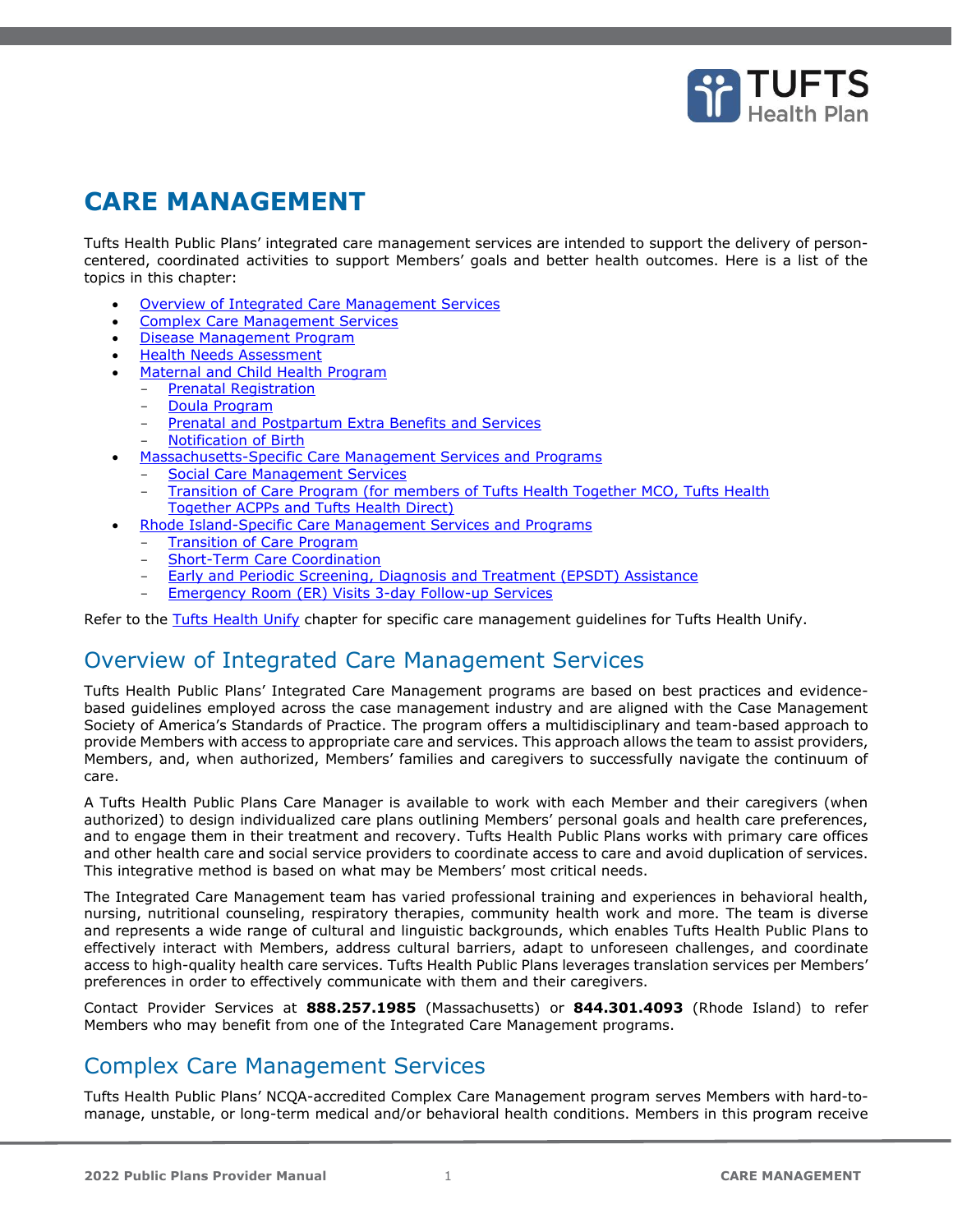

support from a licensed health care professional and clinical support staff that can assist with navigating the health care delivery system to facilitate appropriate care and access to services. This program strives to help members attain optimal and functional well-being, initiate early interventions to avoid complications and minimize the onset of secondary disabling conditions.

The Behavioral Health and Medical Care Management clinicians provide a range of services to help members achieve better health outcomes, including:

- Performing comprehensive behavioral, physical and social need assessments
- Developing and implementing a Member-centric, comprehensive care plan
- Coordinating care with caregivers, social service providers, and community partners
- Providing targeted health education for Members and their authorized representatives
- Enabling a link between clinical services and available community resources
- Collaborating with site-based care managers at outpatient primary care offices and community mental health organizations as well as inpatient treatment facilities and other provider locations
- Educating and empowering Members to take an active role in managing their health
- Working to decrease Emergency Room (ER) visits and acute inpatient lengths of stay
- Encouraging the use of health care resources as appropriate and in line with clinical guidelines

Tufts Health Public Plans identifies Members with complex medical and/or behavioral health conditions that are at risk for future hospitalization, significant health care needs or high health care costs through sources such as:

- Predictive modeling tools
- Utilization data, including facility admissions and pharmacy claims
- External referrals from Member, caregiver, or health care or social service providers
- Internal referrals from Behavioral Health Utilization Management, Medical Utilization Management and Integrated Care Management staff

Additionally, Complex Care Management may be beneficial for:

- Members with multiple health conditions or intensive medical and/or behavioral health needs
- All Members being considered for or being worked up for a transplant (either solid organ or BMT/SCT)
- **Pregnancy**
- Poor immunization record
- Current inpatient stay in a level 3 or 4 nursery (NICU) or special care nursery
- Co-existing diseases and/or co-morbidities affecting the recovery process Members with any of the following conditions:
	- Catastrophic event (e.g., overdose, suicide attempt, victim of physical assault and multiple traumatic injuries)
	- Medical admission related to alcohol and/or drug use
	- Supportive Service Needs (i.e., inpatient or recently discharged Members who require supportive services beyond the discharge planning period)
	- Conditions requiring episodic but extensive use of resources
		- Complex diagnosis, such as (but not limited to):
			- Traumatic brain injury
			- Progressive debilitating musculoskeletal or neurological disorders
			- Shaken infant syndrome
			- Severe and persistent mental illness
			- Adult or childhood obesity
			- Cancer
			- HIV/AIDS
			- Serious emotional disturbances
			- Congenital abnormalities of the nervous system
			- **Encephalopathy**
			- Central nervous system tumors or other mass lesions
			- Spinal cord injury
			- Degenerative neurological, metabolic or genetic diseases
			- Cerebral vascular accident
			- **Terminal diagnosis**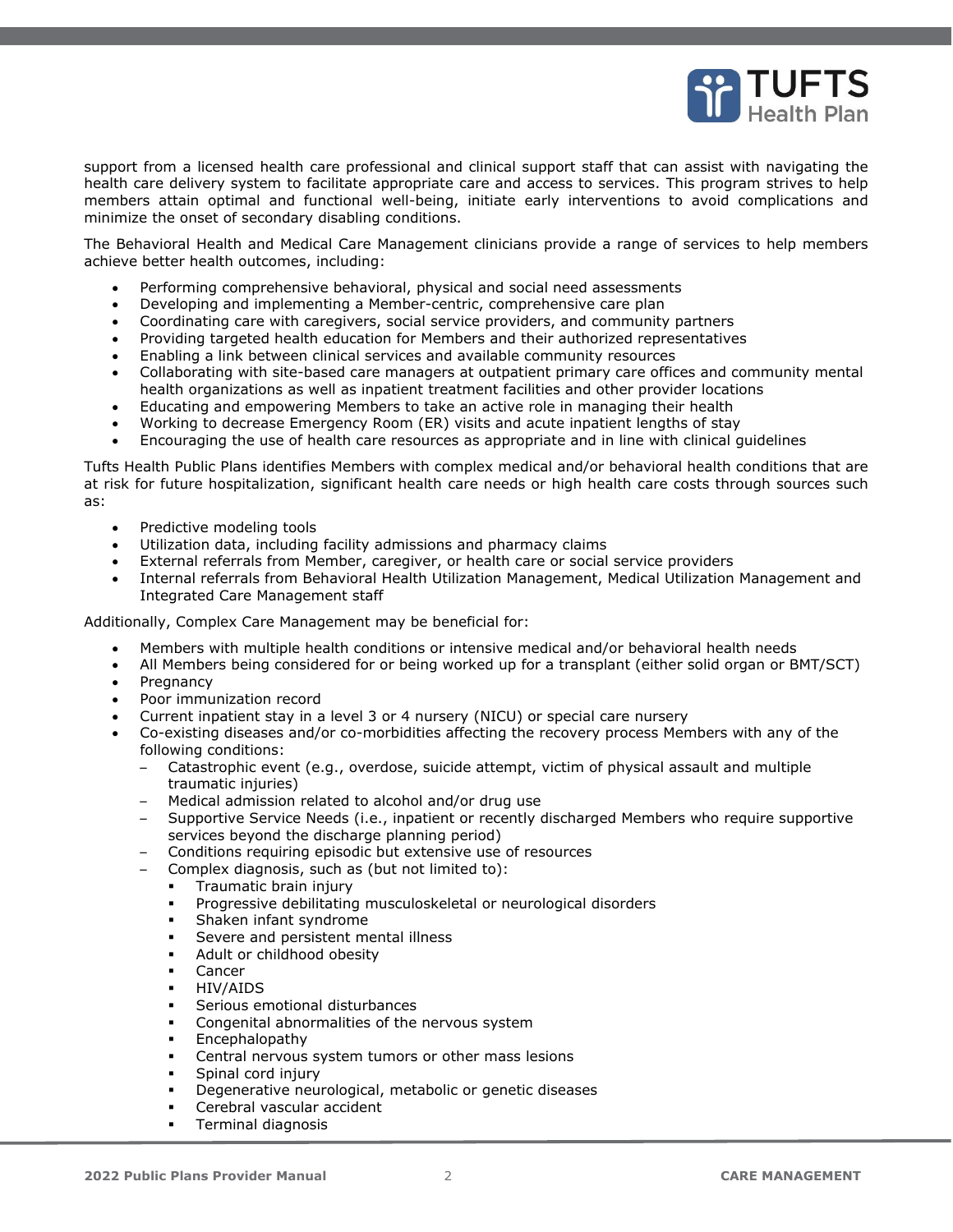

• Functional impairments impacting personal skills and/or clinical needs

### <span id="page-2-0"></span>Disease Management

Disease Management (DM) is incorporated into Integrated Care Management Services. DM provides members diagnosed with diabetes, asthma, chronic obstructive pulmonary disease and/or heart failure with tools to increase their ability to self-manage their disease and any associated co-morbidities. Using an evidence-based comprehensive clinical assessment, coupled with motivational interviewing techniques, Disease Managers assist Members in developing Member-centric care plans with disease-specific interventions, such as education, coaching, advocacy, and care coordination of health care and social services.

The program interventions are established using the guidelines for the National Heart Lung and Blood Institute, American Diabetes Association, American Lung Association, Global Initiative for Obstructive Lung Disease and American College of Cardiology Foundation/American Heart Association.

Disease Managers are licensed as a Registered Nurses, Registered Respiratory Therapists or Registered Dietitians with Certification in Diabetes Education.

Tufts Health Public Plans also offers Members online educational resources and community supports, texting programs and digital coaching programs.

Goals of the Disease Management Program include:

- Increasing quality of care and reducing utilization of medical services
- Collaborating with Members and providers on Member-centered goals and care plan based on evidence-based condition-specific clinical assessment
- Assessing education gaps and increasing treatment plan adherence, such as medication regimens and doctor visits
- Reduce unnecessary hospital admissions and emergency room visits
- Decrease HEDIS gaps-in-care rates by working with Members to collaborate with their providers to schedule and review tests, as well as their medication regimen

Tufts Health Public Plans identifies members for DM through sources such as:

- Pharmacy and medical claims data
- Medical utilization
- HEDIS-like criteria
- Known risk factors
- Member self-referral
- Internal referrals from Behavioral Health Utilization Management, Medical Utilization Management and Integrated Care Management staff
- External referrals from caregiver, health care or social service providers, inpatient facility providers, outpatient providers, community service agency staff, vendors and authorized representative(s)

Once identified, members will automatically be enrolled into DM with the ability to "opt-out" if they choose. Member outreach methods include phone outreach, text messaging with opt-out available where appropriate. Members can be referred without prior authorization or precertification.

## <span id="page-2-1"></span>Health Needs Assessment

Tufts Health Public Plans utilizes the Eliza Corporation's IVR program to assess the needs of our new-to-plan Together pediatric (under 18-years-old) and adult populations in Massachusetts and Rhode Island. This program is available as an IVR call as well as a paper assessment. Members are called via the IVR system, and if not reached are provided a callback number. Paper surveys are mailed to members who do not complete the Health Assessment by phone.

The assessments are based on validated evidence-based tools and address mind, body, lifestyle, biometrics and social determinants of health. They are designed to solicit responses to risk factors that indicate potential need for Care Management interventions due to specific needs for immediate access to services due to potential or confirmed significant health and social issues. Providers are encouraged to assist Members with obtaining and completing the assessment tools. Health Assessments can be accessed by calling Provider Services at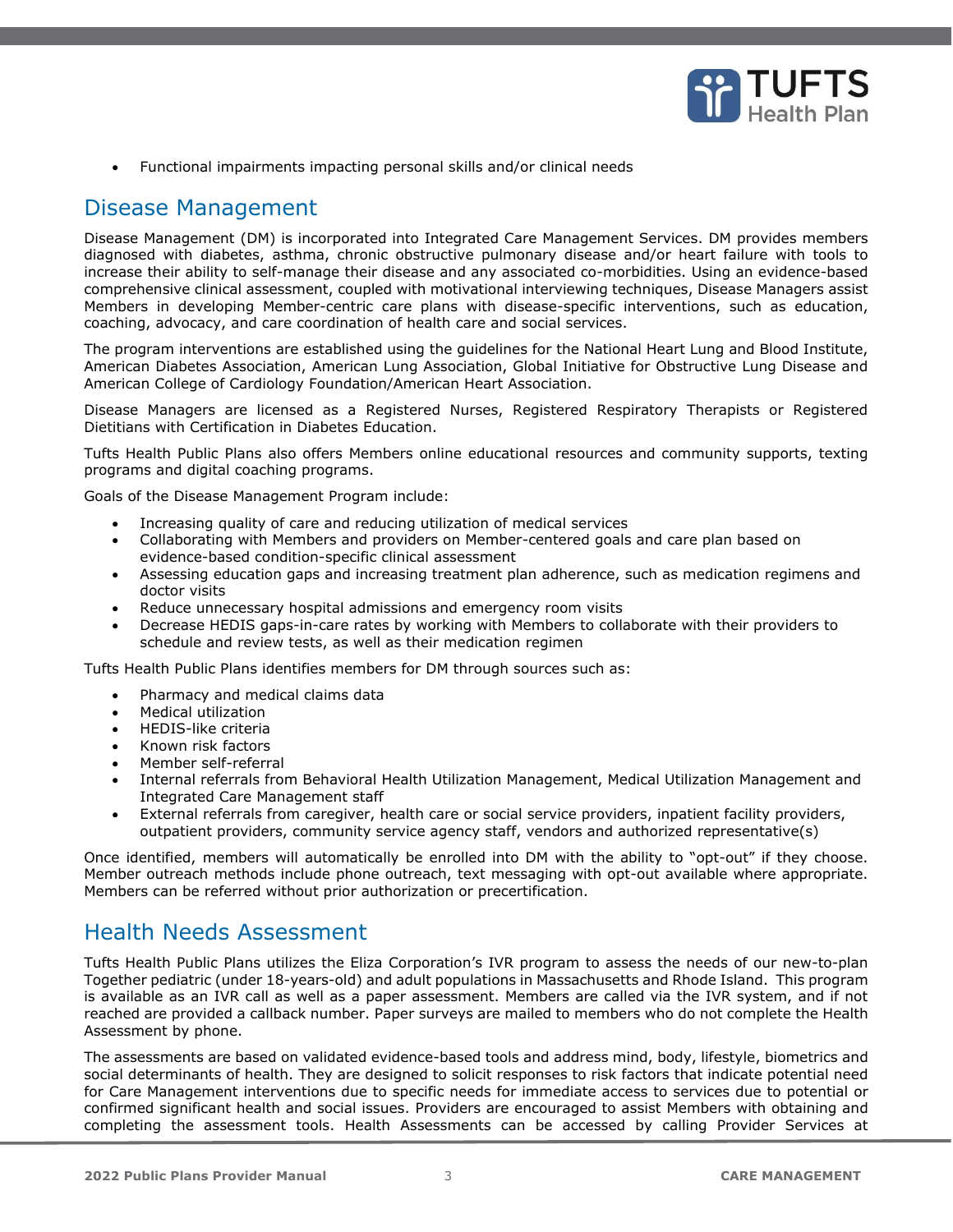

**888.257.1985** (Massachusetts) or **844.301.4093** (Rhode Island) or through the Integrated Care Management Department at Tufts Health Public Plans.

# <span id="page-3-0"></span>Maternal and Child Health Program

The maternal and child health services are designed to support all pregnant Members and complement the care provided. Tufts Health Public Plans works closely with providers to coordinate prenatal and postpartum care for new mothers and newborns.

Tufts Health Public Plans' trained staff will perform further screening for the purpose of care management stratification and outreach based on the level of support the Member is identified as needing. This program includes:

- High-risk pregnancy care management and low-risk care coordination
- Congratulations and introductory educational materials
- A pregnancy calendar with information related to prenatal care; nutrition and exercise during pregnancy; labor and birth; postpartum care; breastfeeding; and newborn care for members of Tufts Health Together MCO or Tufts Health Together ACPPs
- Information regarding Tufts Health Public Plans wellness incentives (the EXTRAS program)
- Information and links to Healthy Baby Essentials, our preferred breast pump provider
- Information on the doula program, which allows members to work with a doula during and after pregnancy

#### <span id="page-3-1"></span>Prenatal Registration

If providers notify Tufts Health Public Plans of a member's pregnancy using the [Prenatal Registration Form,](https://tuftshealthplan.com/documents/providers/forms/thpp_prenatal-registration-form) the member will become eligible for a variety of prenatal services and counseling. In addition, Massachusetts providers can receive \$40 if the member's pregnancy is reported within the member's first trimester or \$20 if the pregnancy is reported within the member's second trimester. There is no reimbursement for notifications received within the patient's third trimester. To receive the one-time payment per member, complete the [Prenatal Registration Form](https://tuftshealthplan.com/documents/providers/forms/thpp_prenatal-registration-form) using CPT code 0501F and diagnosis code Z34.90, then fax it to **857.304.6305** (Massachusetts) or **857.304.6404** (Rhode Island).

When the completed form is received, a precertification number is generated and a letter of acknowledgment is sent for Tufts Health Public Plans' global obstetrical package that covers the member's routine obstetrical ultrasound, prenatal nutritional counseling, care management, and other routine prenatal and postpartum services. Tufts Health Public Plans will also notify the member about childbirth and/or breastfeeding classes, and the importance of having a postpartum visit.

### <span id="page-3-2"></span>Doula Program (Tufts Health Together and Tufts Health RITogether)

Through the doula program, a member of Tufts Health Together MCO, certain Tufts Health Together ACPPs and Tufts Health Together RITogether has the option to engage with a specially trained doula for antepartum, birth and postpartum support. Members will receive outreach from a doula beginning at 28 weeks gestation or the member can contact Member Services to enroll. The program typically provides two antepartum visits, attendance for support at labor and delivery, and two postpartum visits.

Participating doulas provide the following services:

- Emotional, physical and educational support for mother and family about the pregnancy, labor and delivery, and postpartum expectations
- Breastfeeding education and support
- Instruction and support for newborn care

The outcome goals of the doula program include:

- Decreasing the risk of adverse birth outcomes and their consequences
- Decreasing NICU and Special Care Nursery admissions
- Decreasing preterm births
- Increasing postpartum visits between 21 and 56 days after delivery
- Improving member satisfaction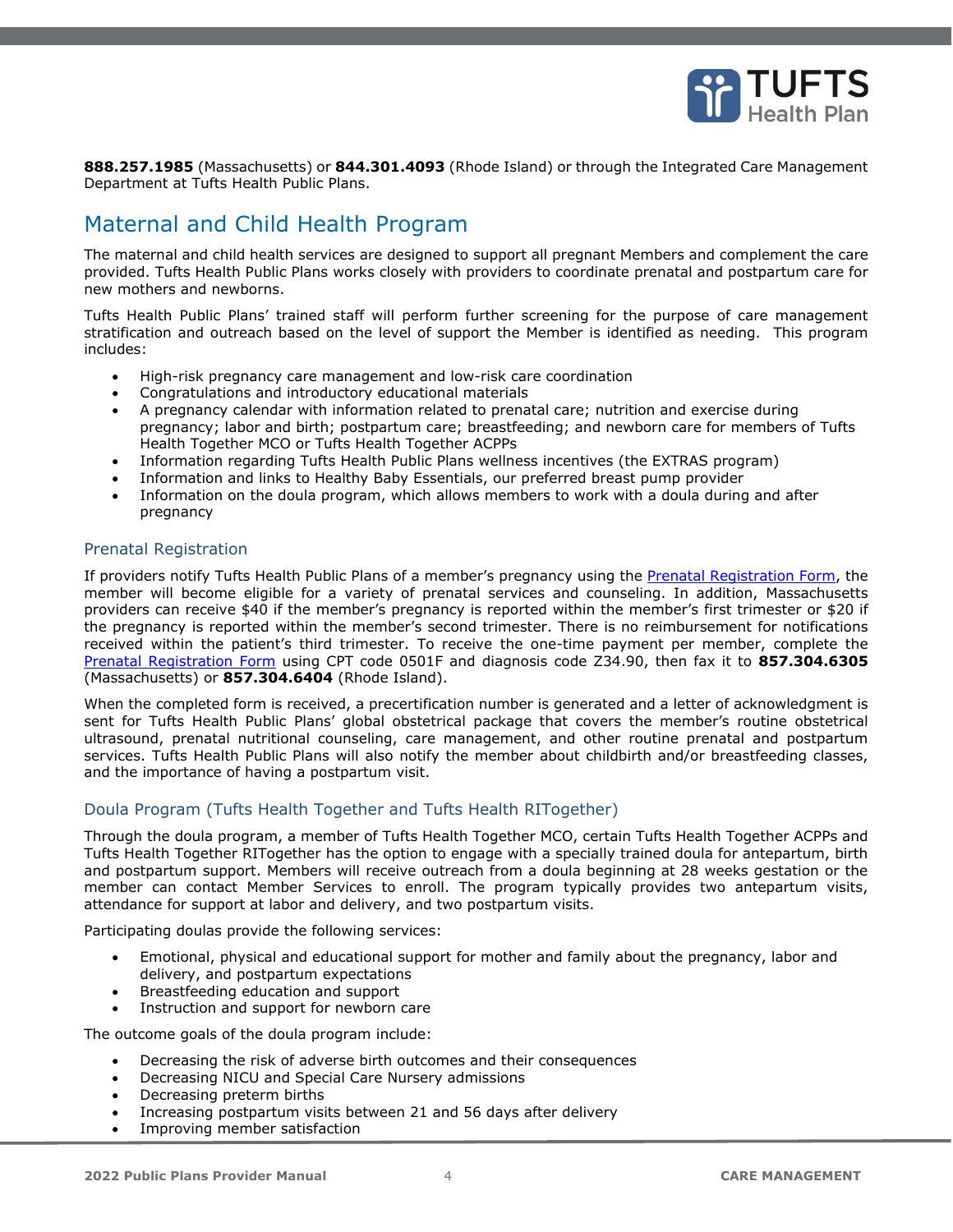

• Decreasing overall maternity costs

Members may be identified for referral to the doula program by a High-Risk Pregnancy Nurse Care Manager or Care Coordinator. Referrals can also come from: screening by Tufts Health Public Plans Low-Risk OB Coordinators; internal referrals from Member Services, Medical Utilization Management and Integrated Care Management staff; provider referrals; and member self-referral.

#### <span id="page-4-0"></span>Prenatal and Postpartum Extra Benefits and Services

As part of the care provided to pregnant members, encourage them to take advantage of these services that Tufts Health Public Plans offers:

- Assistance with choosing an OB/GYN, certified nurse midwife or other pregnancy care provider, as well as a pediatrician or PCP for their baby
- Coordination of services for medically and socially high-risk pregnancies through the Complex Care Management Program, High-Risk Maternity care management services, the Early Intervention Partnership Program or other available community resources
- Prenatal and postpartum home visits from a visiting nurse at no additional cost to the member
- Breast pumps, and special and prescription formulas
- Education about **text4baby**, which sends text messages on postpartum care, baby health, parenting and more
- A "Grow Healthy Together" calendar for members of Tufts Health Together MCO or Tufts Health Together ACPPs, which includes information about pre- and postpartum infant development with PCP visit reminders

#### <span id="page-4-1"></span>Notification of Birth

To help ensure continuity of care for mothers and newborns, and to facilitate the enrollment of newborns into MassHealth (for Massachusetts members, including Tufts Health Unify) or Tufts Health RITogether (for Rhode Island members), the admitting or delivering hospital must notify Tufts Health Public Plans of each delivery by phone at **888.257.1985** (Massachusetts) or **844.301.4093** (Rhode Island) or by fax at **888.415.9055** (Massachusetts) or **857.304.6404** (Rhode Island).

Massachusetts facilities must also submit a [Notification of Birth form](https://tuftshealthplan.com/documents/providers/forms/masshealth-notification-of-birth) (NOB-1) to MassHealth within 10 days after the birth for members of the following plans:

- Tufts Health Together (MCO)
- Tufts Health Together with Atrius Health
- Tufts Health Together with Boston Children's ACO
- Tufts Health Together with BIDCO
- Tufts Health Together with CHA
- Tufts Health Unify

Record Tufts Health Public Plans for the mother's plan in "Section I: Mother's Information" on the [NOB-1 form.](https://tuftshealthplan.com/documents/providers/forms/masshealth-notification-of-birth)

Rhode Island facilities must fax a [RIT Notification of Birth form](https://tuftshealthplan.com/documents/providers/forms/rit-notification-of-birth) to **857.304.6404** within 30 days after the birth.

## <span id="page-4-2"></span>Massachusetts-Specific Care Management Services and Programs

The following Care Management services and programs are for members with a Massachusetts plan:

### <span id="page-4-3"></span>Social Care Management Services

Tufts Health Public Plans Social Care Management services are provided by community health workers who support members and their families by coordinating access to services that address social determinants of health. The community health workers provide members both telephonic and on-site support to assist with:

- Applying for food stamps and locating food pantries and community meals
- Applying for benefits such as Supplemental Security Income (SSI) and Social Security and Disability Insurance (SSDI)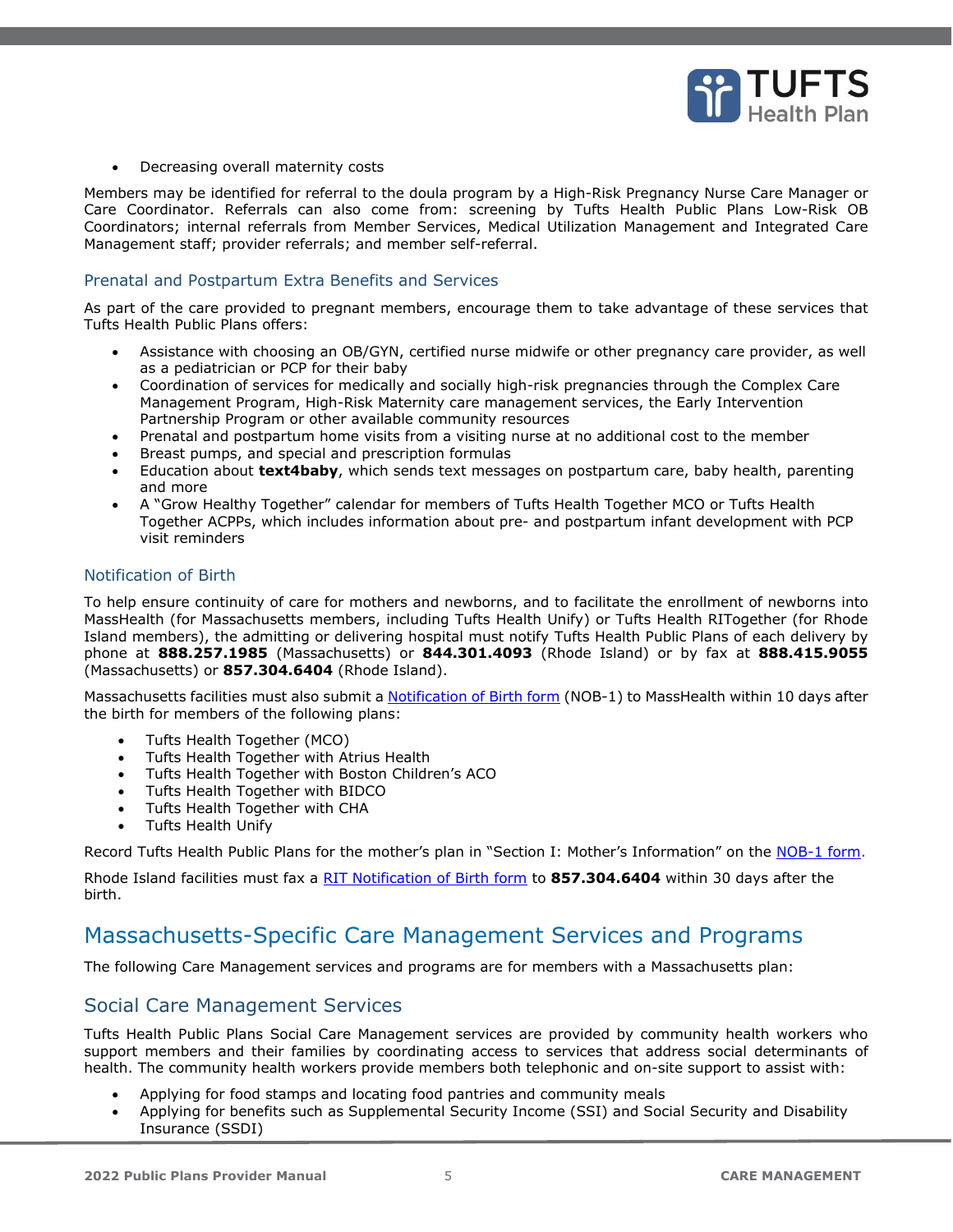

- Connecting with utility assistance programs
- Coordinating transportation to medically necessary appointments, when appropriate and applicable
- Finding support groups
- Identifying and scheduling appointments with in-network medical and behavioral health providers and specialists
- Locating emergency shelter and completing housing applications
- Understanding and accessing health plan benefits and community services

#### <span id="page-5-0"></span>Transition of Care Program (for Tufts Health Together and Tufts Health Direct)

Members' post-discharge outcomes are often complicated by concurrent medical and behavioral health comorbidities as well as social determinants of health. The Tufts Health Public Plans Transition of Care (ToC) Program utilizes a case management approach to help ensure care continuity for Tufts Health Together and Tufts Health Direct members transitioning between health care settings and home as their condition and care needs change. Tufts Health Public Plans leverages existing provider- and community-based case managers to preserve existing treatment relationships and avoid duplication of services. When members have case managers from provider sites and other community health teams, the case managers from these entities are typically considered the "lead" case managers. Tufts Health Public Plans care management staff work to inform providers of admission events and reconnect members to their treatment in the community with these providers.

Behavioral health ToC services aim to optimize the wellness of members being discharged from an inpatient psychiatric facility, dual diagnosis acute residential treatment program, community-based acute treatment program or emergency department. Physical health ToC services are provided to members identified at risk of readmission that are being discharged from acute, rehabilitative or skilled nursing facilities. Integrated Care Management Department staff will outreach members within 72 hours of discharge and conduct interventions such as:

- Completion of a ToC Assessment to assess type and priority of needs to be addressed for the primary goal of preventing avoidable readmissions
- Outreach calls and support in the form of referrals, appointment reminders, and education on health plan benefits and services, including Tufts Health Public Plan's Clinical Community Outreach (CCO) Specialists providing assistance to address social determinants of health
- Review of discharge instructions and conducting medication review to assess whether the member has filled all of their prescriptions and understands the importance of medication adherence
- Efforts to ensure that the member has scheduled a follow-up appointment with the PCP or treating specialist within seven days of discharge, assisting with appointment scheduling and transportation as necessary
- Coordination of care across the medical and behavioral health continuum of care, including communication of event notification to providers and other community health teams as appropriate
- Education on, and referring member/designated caregiver to, resources available to aid in the navigation of the health care system, community services and publicly funded programs

Additionally, the ToC program for MassHealth members, provides the following support (this is not an allinclusive list):

- Addressing patient-centered, interdisciplinary interventions by providing members with knowledge and support to promote self-management of their condition
- Assisting the member/caregiver with understanding discharge instructions, as well as the ability to verbalize specific instructions using the teach-back method. Members/caregivers who may need additional support will receive the education from the care manager to facilitate understanding
- Care managers acting as a liaison between providers and entities across multiple settings including medical, BH and community supports
- Care managers referring members who are homeless at risk for homelessness in Massachusetts to a community support program such as the Program of Assertive Community Treatment (PACT), ACT, Community Based Flexible Supports (CBFS), and Behavioral Health Community Partners (BHCP), with member consent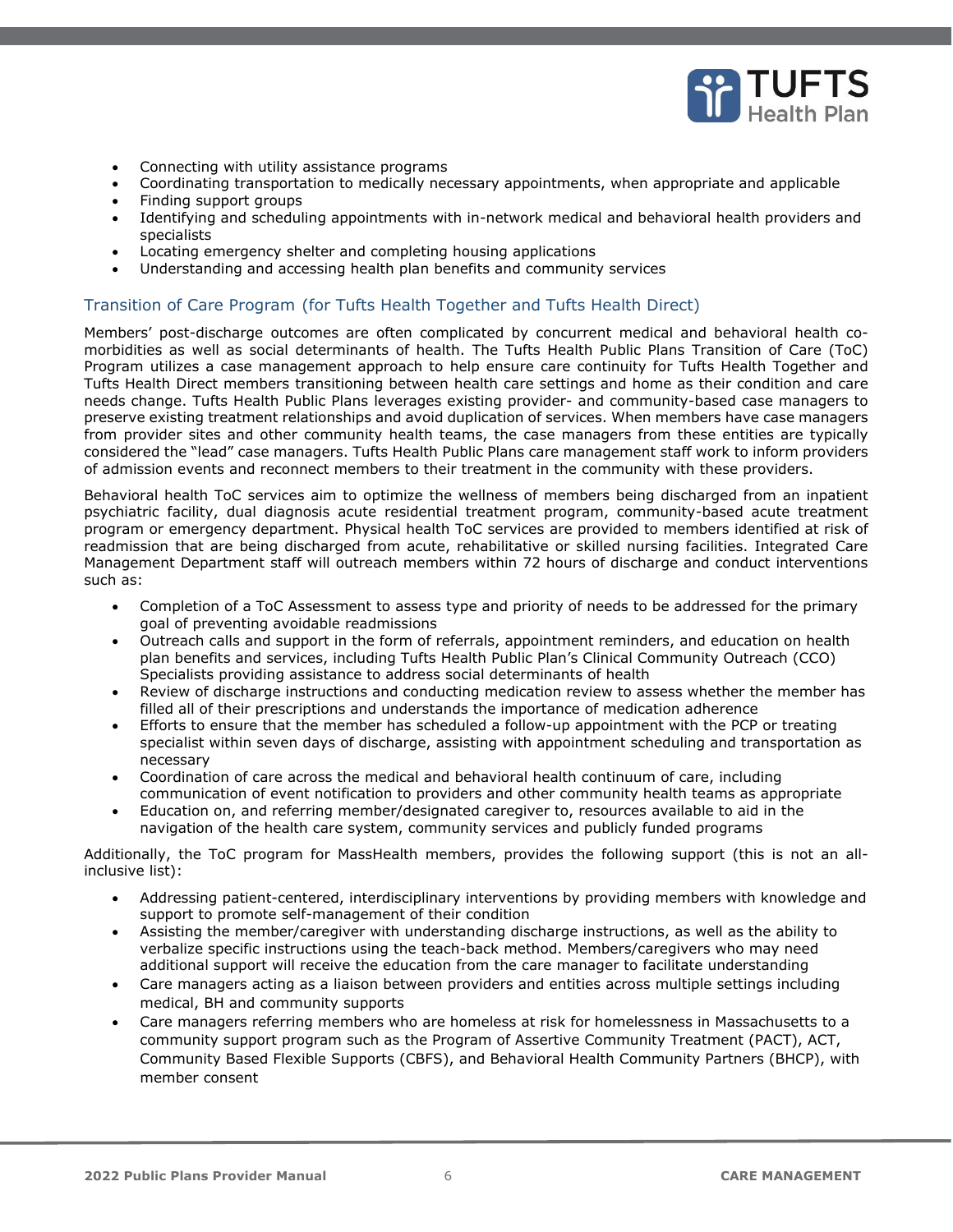

# <span id="page-6-0"></span>Rhode Island Specific Care Management Services and Programs

The following Care Management services and programs are available to Tufts Health RITogether members:

### <span id="page-6-1"></span>Transition of Care Program

Behavioral Health and Medical Care Managers initiate care transition plans after members of Tufts Health RITogether leave an acute, subacute, or skilled nursing facility; transitional care unit; or rehabilitation setting. A transition of care plan may also be initiated when a member transitions to Tufts Health RITogether from another health plan. Through programs for behavioral health and medical transitions of care, Tufts Health Public Plans strives to:

- Identify and facilitate appropriate care and services for members who would benefit from interventions
- Ensure members have follow-up care with their Provider
- Ensure members know and understand their condition(s)
- Educate members about self-managing their condition(s)
- Reduce readmissions and ED utilization
- Provide individualized and integrated short-term care coordination to each member
- Identify incidences of, and develop interventions to improve, underused or overused services
- Improve members' overall health

Tufts Health Public Plans' Care Managers also work with ancillary providers (e.g., visiting nurse associations, durable medical equipment vendors) to assist members' receipt of timely services. Transitional care can last from 6 to 12 weeks.

Call Provider Services at **844.301.4093** to refer a member for behavioral health or medical Transition of Care Program.

### <span id="page-6-2"></span>Short-Term Care Coordination

Tufts Health Public Plans' Behavioral Health, Medical, and Social Care Managers provide Short-Term Care Coordination services, that are designed to help members who may or may not have a chronic disease but have acute physical, behavioral health, or social care needs that impact health status, or are at risk of further exacerbation of their illness. When the members' needs warrant immediate attention, short-term care coordination will ensure access to primary care and behavioral health services.

The goal of Short-Term Care Coordination is to reduce the impact of any adverse outcome. Services may include assistance with making or keeping needed medical or behavioral health appointments, and referrals related to the members' immediate needs. Members are identified for Short-Term Care Coordination because their needs can be addressed in a time-limited fashion and do not meet the criteria for Complex Care Management programs.

Integrated Care Management staff provides both phone outreach and in-person support to assist members with such needs such as:

- Applying for food stamps
- Locating emergency shelter
- Coordinating transportation to medically necessary appointments, when appropriate and applicable
- Getting counseling or medical or behavioral health services
- Applying for benefits such as Supplemental Security Income (SSI) and Social Security and Disability Insurance (SSDI)
- Getting information about programs to help pay for utilities
- Finding disability support groups
- Accessing other community services in addition to services provided by Tufts Health Public Plans, including but not limited to:
	- Community Health Teams
	- Home Stabilization Program agencies
	- Rhode Island Department of Behavioral Health, Developmental Disabilities, and Hospitals (BHDDH) services
	- Rhode Island Department of Children, Youth, and Families (DCYF) services